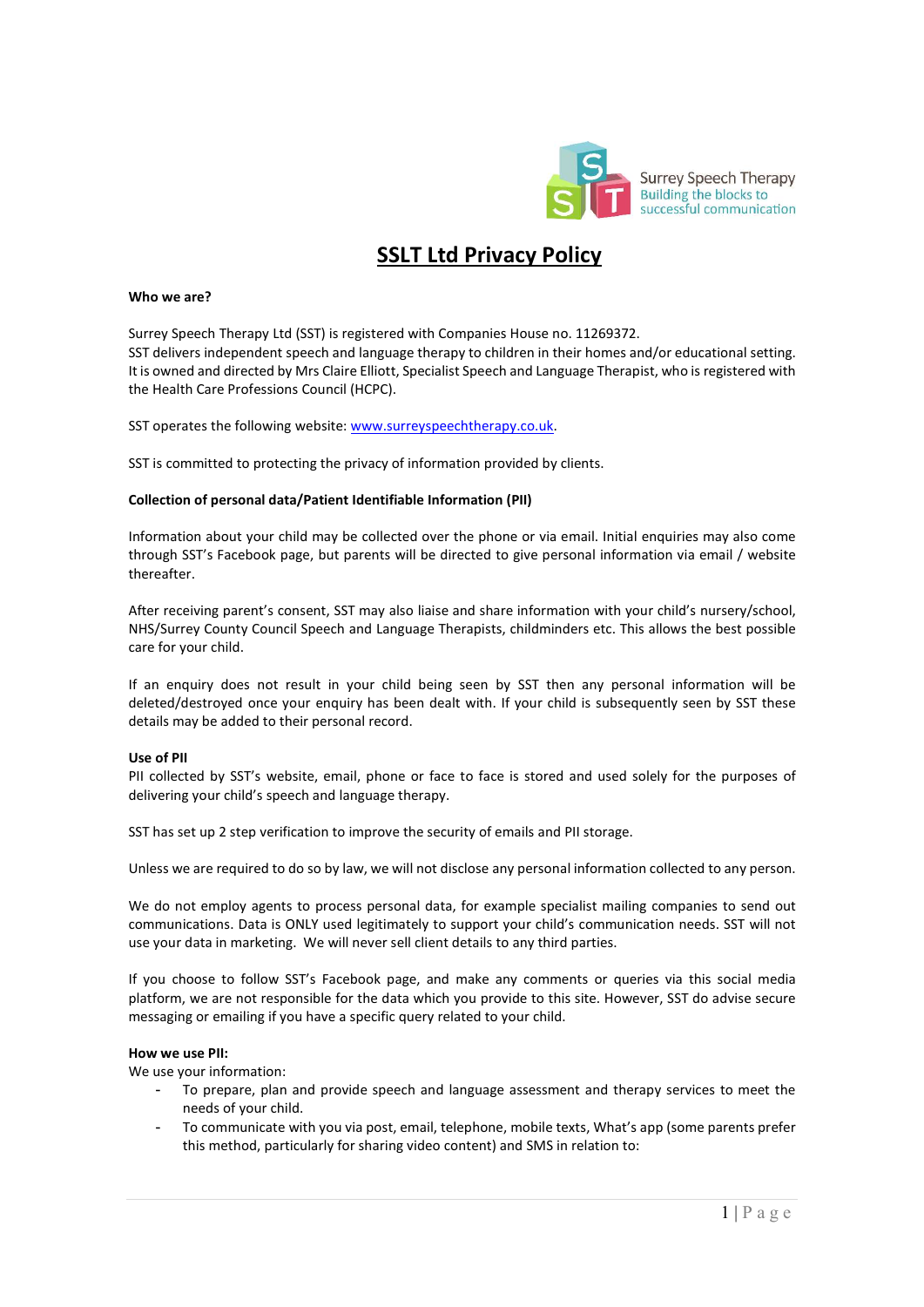\*Confirming and preparing for appointments.

\*General communication in between appointments.

\*Sending you reports and programmes for your child. (Your child's initials will be used to preserve confidentiality).

\*Copying you into communications with other professionals involved with your child. (Your child's initials will be used to preserve confidentiality).

\*Sending you resources.

\*Sending you invoices and receipts.

- For clinical audits and to improve our service. Results of these audits are always presented with all client details removed.
- For management and administration e.g. invoicing.

SST will always remove personal identifiers (i.e. initials only in paper diary entries) where possible.

## How we store PII:

All information about you, your child and their speech and language therapy progress notes are stored securely on Google Drive. SST uses 2 step verification to access this account. No data is stored on a Desktop device, and when it is, this is only temporarily whilst it is being uploaded to Google Drive cloud storage. Documents which contain confidential information such as reports or targets will be shared with the child's initials only. Any paper based confidential information is stored in a locked filing cabinet.

Videos may be taken of clients with parental consent. These are temporarily stored on the therapist's device, which is password protected. These will then be viewed and analysed by the therapist – notes will be written in relation to them within 24 hours of the session. The video will then be deleted.

The minimum amount of confidential information will be taken out of the SST office base. Information which is taken out of the office base will be stored in the therapist's work bag which is kept with her at all times (it'll never be left in the car).

In accordance with the law, all records will be kept securely until your child is 25 years old. After this time all records relating to your child will be destroyed.

#### Meeting our professional obligations:

It is a legal requirement for all Speech and Language Therapists to be registered with the Health and Care Professions Council (HCPC). The HCPC has clear standards of conduct, performance and ethics that all registrants must adhere to. These standards affect the way in which we process and share information. Specifically:

Standard 2: Communicate appropriately and effectively "You must share relevant information, where appropriate, with colleagues involved in the care, treatment or other services provided to a service user."

Standard 10: Keep records of your work "You must keep full, clear, and accurate records for everyone you care for, treat, or provide other services to. You must complete all records promptly and as soon as possible after providing care, treatment or other services. You must keep records secure by protecting them from loss, damage or inappropriate access."

For further information the full document can be found at: http://www.hcpcuk.org/assets/documents/10004EDFStandardsofconduct,performanceandethics.pdf

#### UK Data Protection Law and EU General Data Protection Regulations

Data Protection Law lays down wide-ranging rules, backed up by criminal sanctions, for the processing of information about identifiable, living individuals. It also gives individuals certain rights in relation to personal